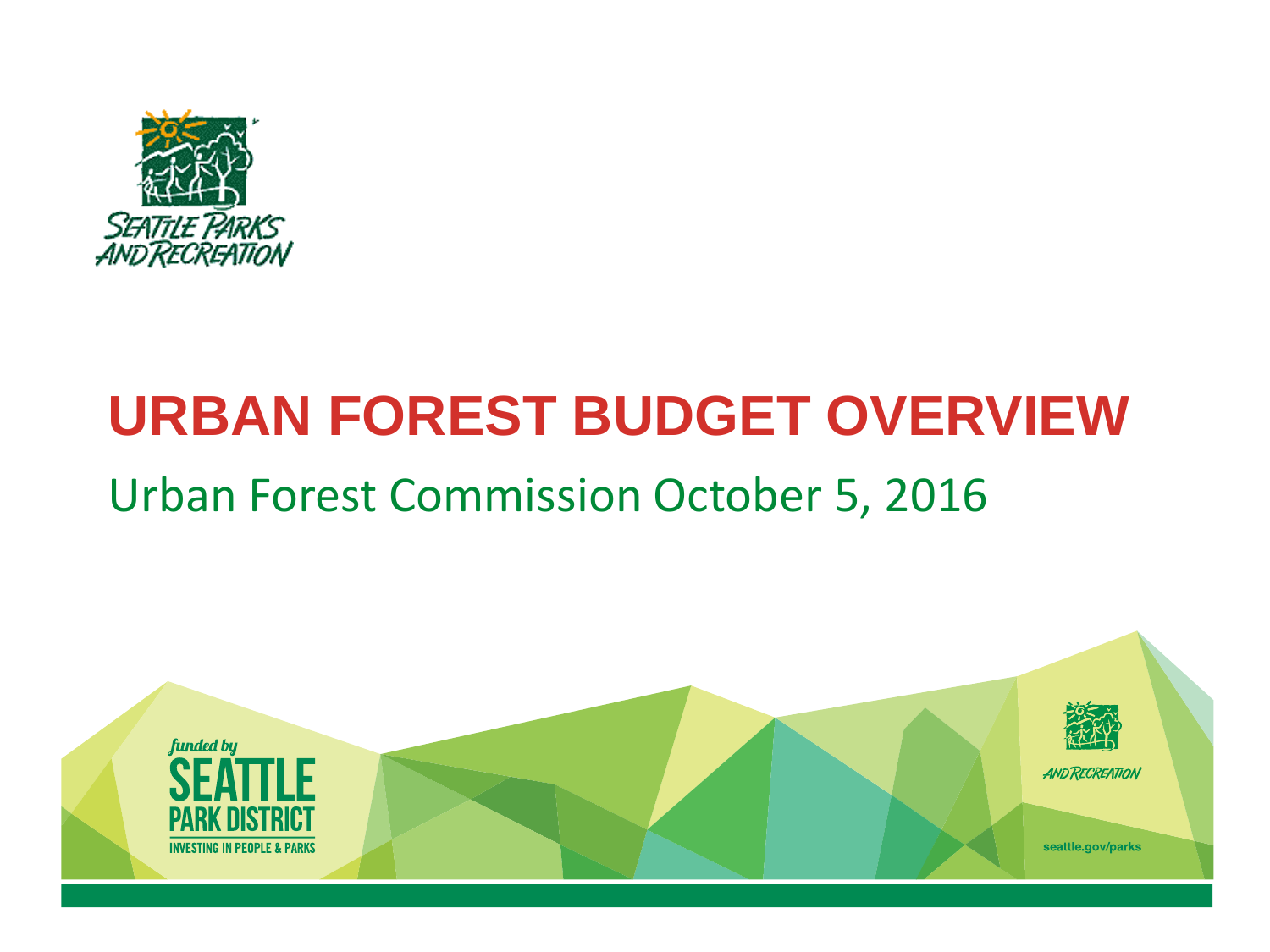### **2016 BUDGET OVERVIEW**

SPR Urban Forest Tree Division: K1984

General Fund:

\$1,451,210

CIP Projects:

K732410 Hazardous Trees Fund \$200,000

K32339 Tree Replacement \$95,000

Total: \$1,746,210

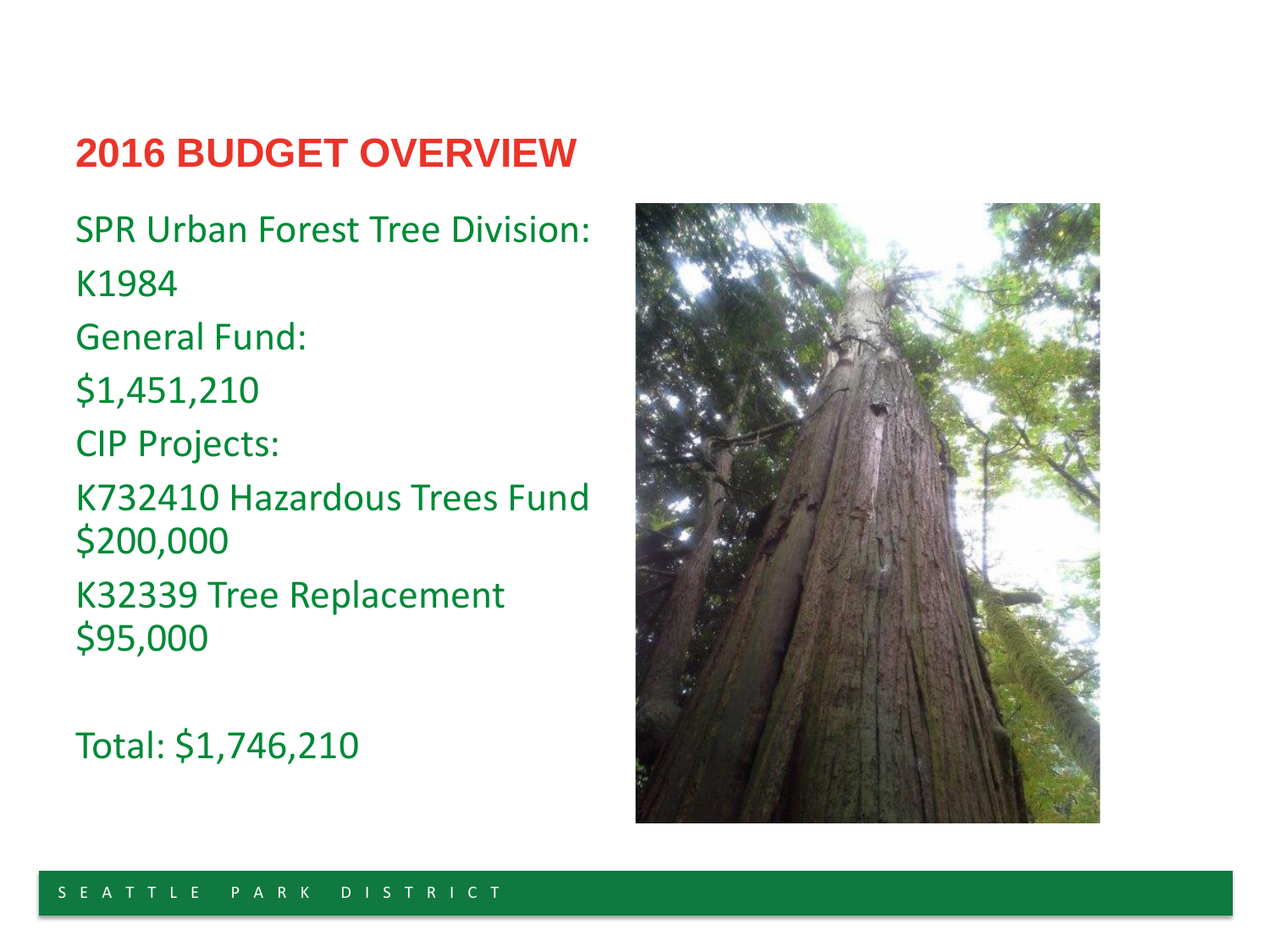#### **2016 BUDGET OVERVIEW**

SPR Green Seattle Partnership: K1985 General Fund: \$718,995 CIP Projects: K732340 REET \$1,700,000 K730302 "Saving our City Forest" Park District Fund \$2,197,000 Operation: \$499,175

Total: \$ 5,115,170

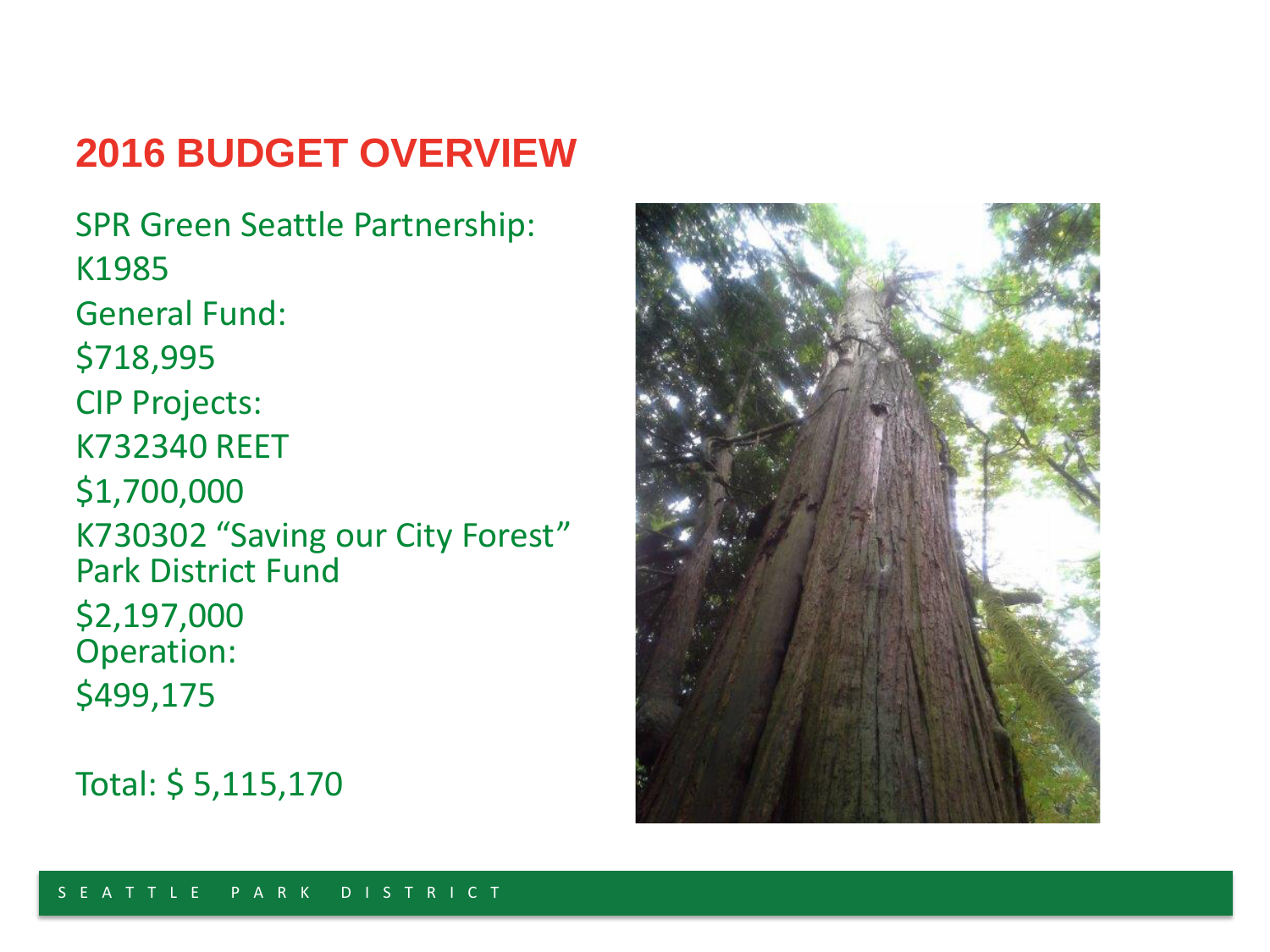# CATEGORY 1. FIX IT FIRST

These initiatives tackle the \$267M of Major Maintenance backlogs, fund the improvement and rehabilitation of community centers, fund the Green Seattle Partnership's efforts to save our urban forest, and fund major maintenance at the Seattle Aquarium and Woodland Park Zoo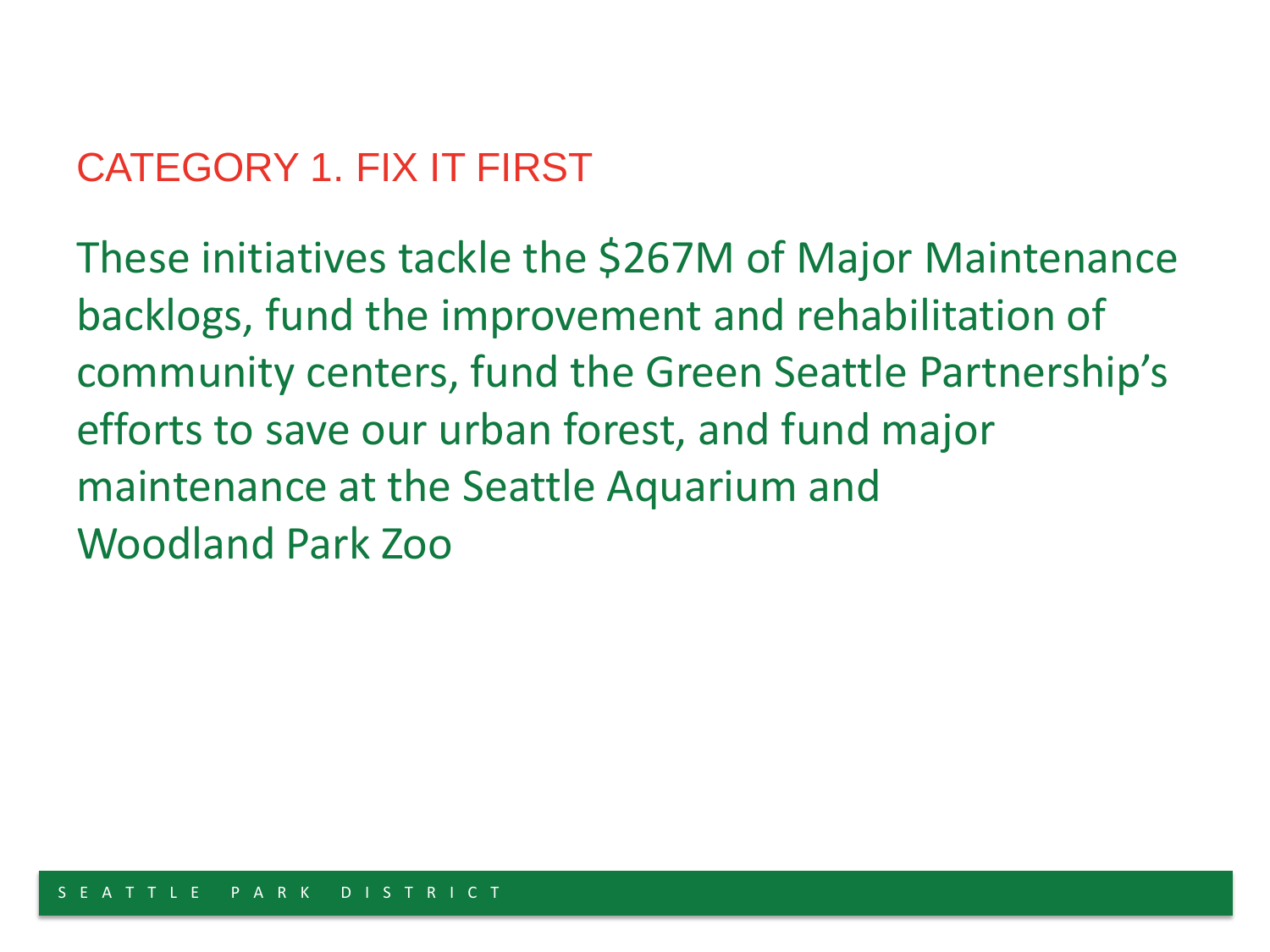#### 2016 PARKS DISTRICT PROGRAM INFORMATION

| <b>Fix it First 1.3</b>  |                                          |                          |                                                                                                                     |  |  |  |  |  |  |
|--------------------------|------------------------------------------|--------------------------|---------------------------------------------------------------------------------------------------------------------|--|--|--|--|--|--|
| <b>Program Name</b>      | <b>Total 2016 Proposed</b><br>Allocation |                          | <b>Description</b>                                                                                                  |  |  |  |  |  |  |
| "Saving Our City Forest" | <b>Operations:</b><br>Capital:           | \$499,175<br>\$2,196,575 | Increases investment in the<br>Seattle Green Partnership a<br>public/private partnership<br>to restore and maintain |  |  |  |  |  |  |
|                          | Program<br>Subtotal:                     | \$2,695,750              | Seattle's urban forests and<br>natural areas.                                                                       |  |  |  |  |  |  |

*Source: 2016 Parks District Budget Resolution*

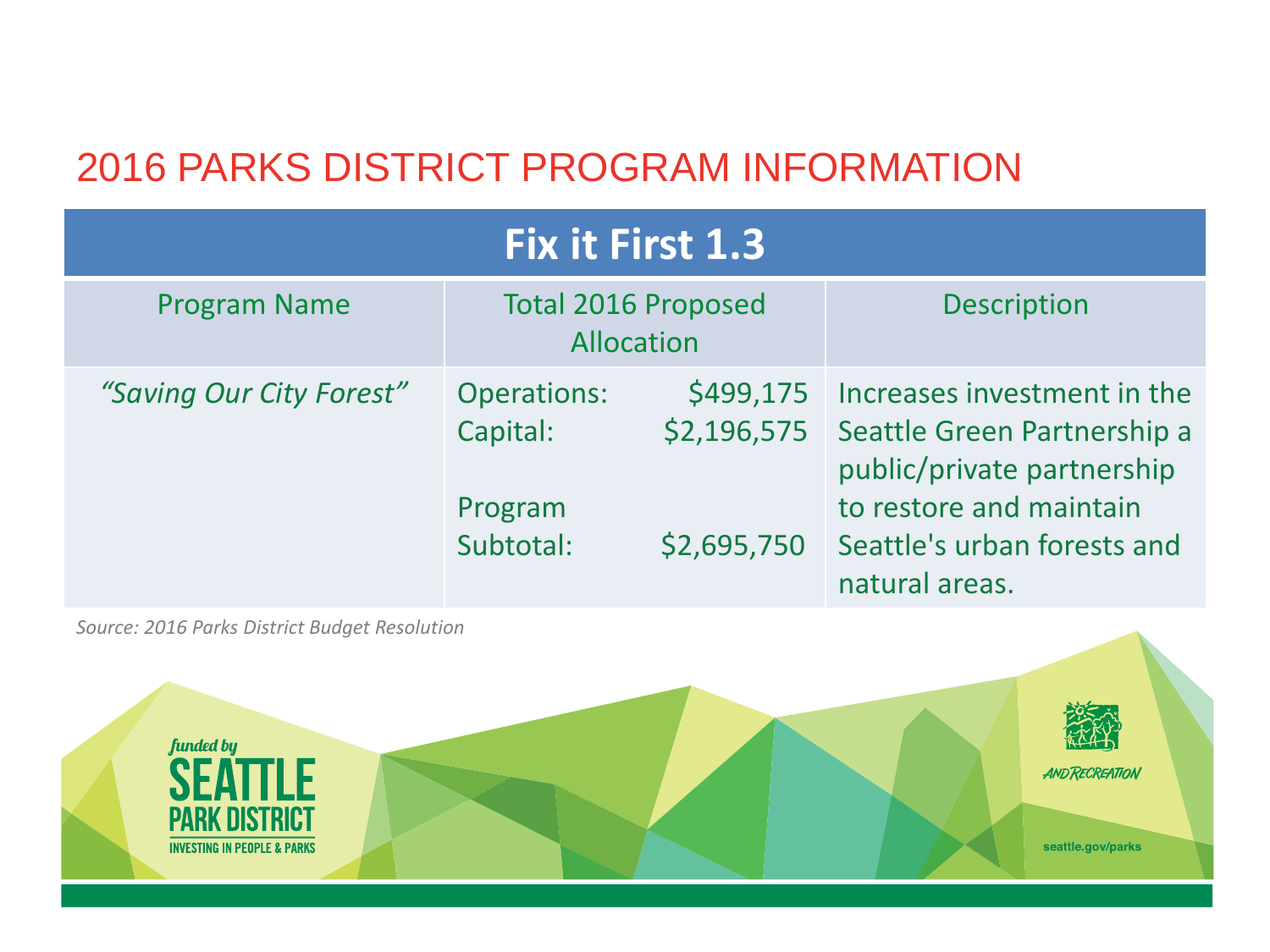### OTHER FUNDING SOURCES: 2016 CAPITAL PROJECT REET

| Urban Forestry – Green Seattle Partnership |               |                                                              |  |  |  |  |  |
|--------------------------------------------|---------------|--------------------------------------------------------------|--|--|--|--|--|
| Project                                    | <b>Budget</b> | <b>Description</b>                                           |  |  |  |  |  |
| K732340                                    | \$1,700,000   | Urban Forestry - Green<br><b>Seattle Partnership Project</b> |  |  |  |  |  |

*Source: 2016 Parks Capital Projects - Summit Accounts*